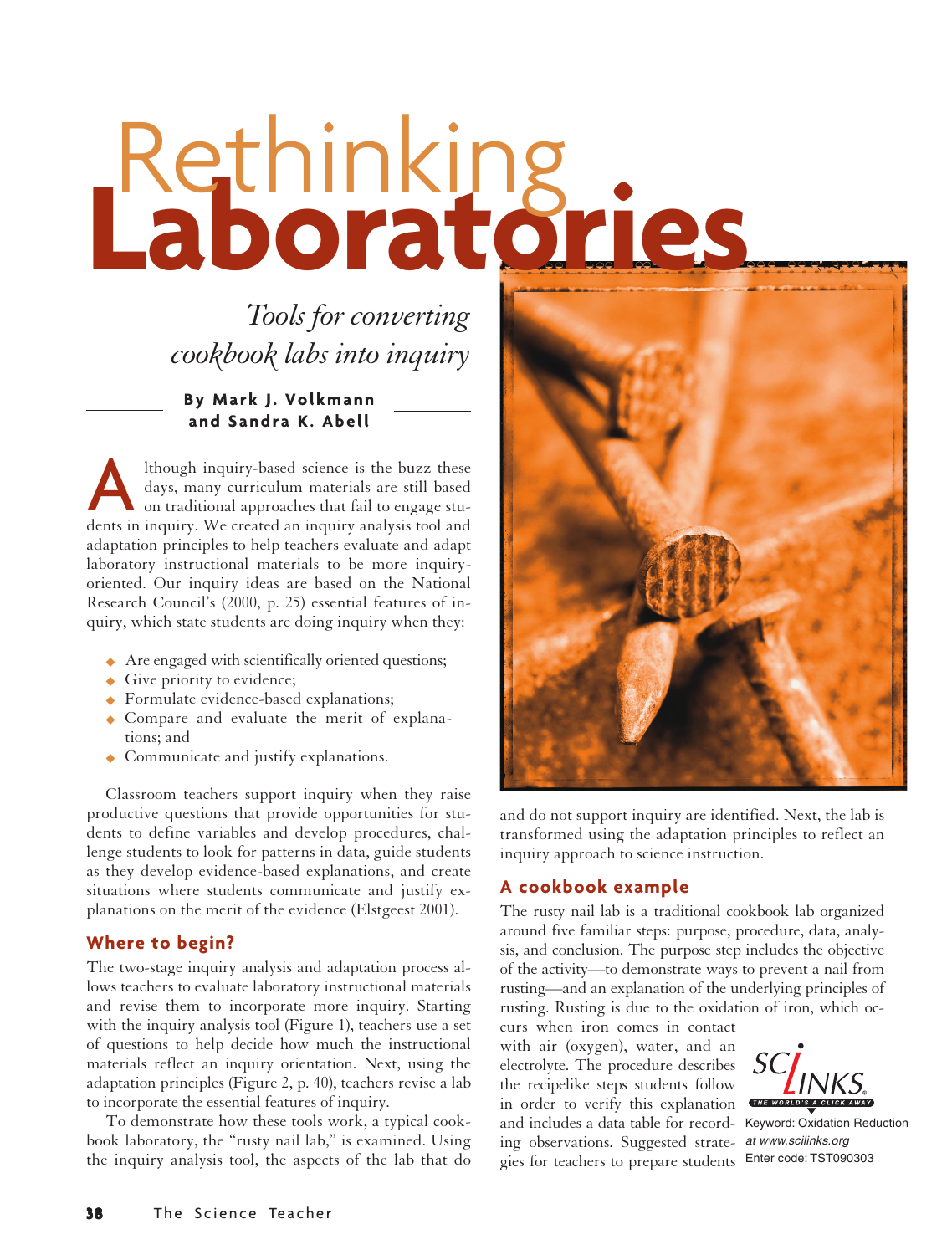for the lab include a lecture on rusting, assigned readings of the lab's explanation of rusting, assigned writing of the procedural steps, or copies of the data table.

During the lesson, each lab group follows the recipe by preparing four nails for observation: one dipped in oil; one half-coated with paint; one half-submerged in salt water; and a control left untouched by oil, paint, or salt water. On subsequent days, students observe the nails and record changes in the prescribed characteristics of shininess, texture, color, and extent of rust. On the last day of observation, students analyze the results. Answering prescribed lab questions, students identify which nails rusted and which did not, select the conditions that prevented the nails from rusting, and list the conditions necessary for nails to rust. Students describe which preventative measure worked the best and give a definition of rusting and rust (most likely by repeating the background information provided in the lab). The teacher summarizes the results and assesses student understanding by grading their responses to the analysis and conclusion questions.

# **Applying the inquiry analysis tool**

FIGURE 1

We analyzed the rusty nail lab in a systematic way by asking the questions found in our inquiry analysis tool (Figure 1). What we discovered is not at all surprising the cookbook style of the lab does not represent the essential features of inquiry.

1. *Are learners engaged with scientifically oriented questions?*

No. Neither the teacher's explanation preceding the lab, nor the purpose statement, includes questions. No effort is made to involve students in generating questions or connecting the concept of rusting to their lives.

2. *Did learners give priority to evidence?*

No. The lab does provide opportunities for students to use their senses to collect data and make judgments about shininess, texture, and degree of rusting. However, learners do not decide what data to collect. Instead, the book provides an explanation for learners to verify as they follow recipelike directions.

3. *Did learners formulate evidence-based explanations?* No. Students had no opportunity to provide preliminary explanations. Their analysis consisted of matching observations to the explanation provided. This matching game has little in common

| Does the material                                                                            | <b>YES</b> | <b>NO</b> |
|----------------------------------------------------------------------------------------------|------------|-----------|
| 1. Engage learners in scientifically oriented questions?                                     |            |           |
| Do questions guide labs?                                                                     |            |           |
| Do students generate, refine, and focus questions for investigation?                         |            |           |
| Are questions relevant to students?                                                          |            |           |
| 2. Ask learners to give priority to evidence?                                                |            |           |
| Do students use their senses and instruments to collect evidence?                            |            |           |
| Are recipelike procedures presented as the only way to address the objective?                |            |           |
| Do students have opportunities to decide what data to collect or how to collect it?          |            |           |
| 3. Encourage learners to formulate explanations from evidence?                               |            |           |
| Are students encouraged to provide preliminary explanations?                                 |            |           |
| Do students generate explanations from evidence?                                             |            |           |
| Are students asked to explain their reasoning?                                               |            |           |
| 4. Compel learners to evaluate their explanations in light of alternative explanations?      |            |           |
| Do students compare explanations based on how well they account for the evidence?            |            |           |
| Are students asked to revise their explanations in light of evidence?                        |            |           |
| 5. Expect learners to communicate and justify their proposed explanations?                   |            |           |
| Do students have opportunities to discuss their ideas in small groups?                       |            |           |
| Do students have opportunities to present their ideas through writing, drawing, or thinking? |            |           |
| Do students have opportunities to present their ideas to other audiences?                    |            |           |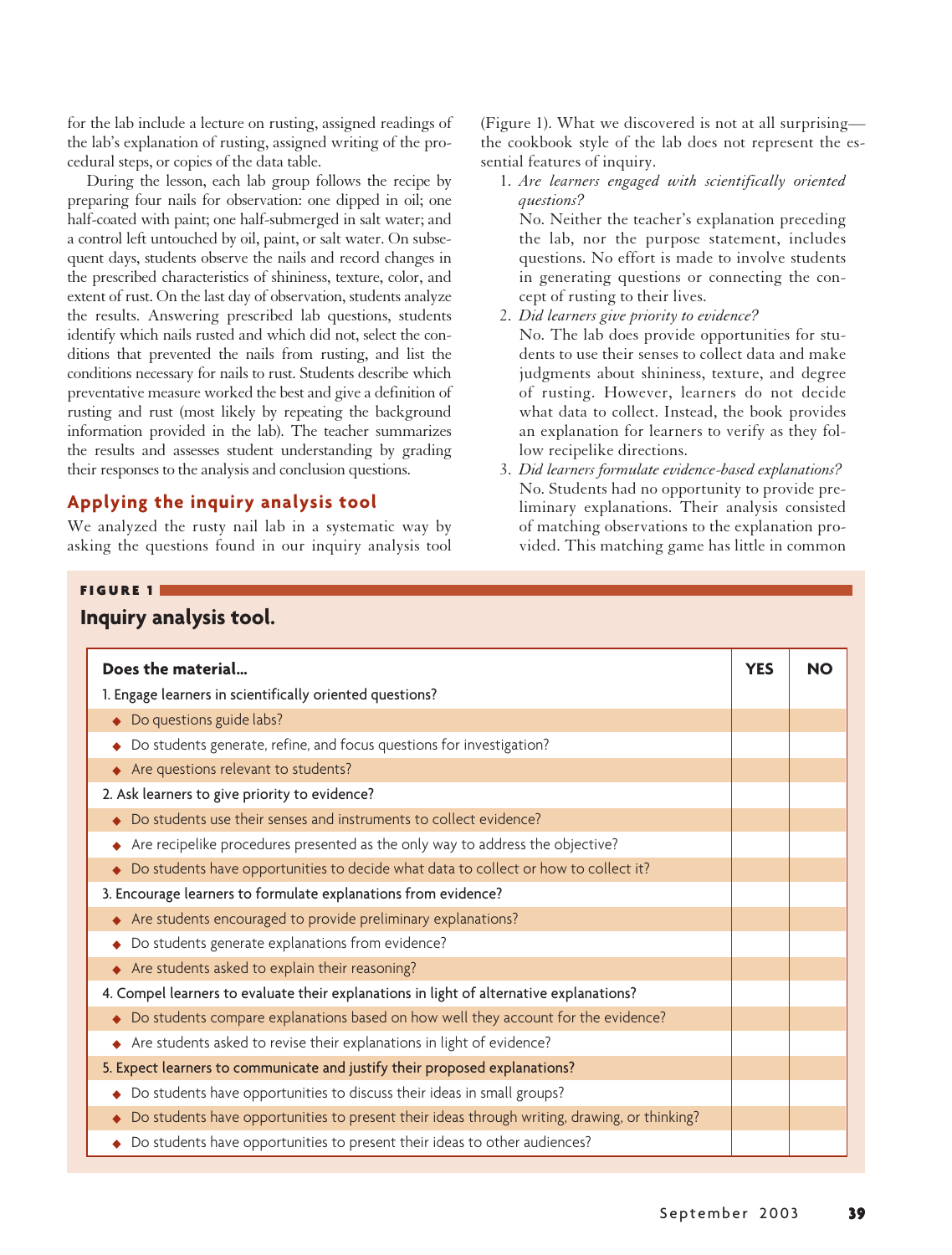with learners explaining their reasoning or demonstrating their understanding.

- 4. *Did learners compare and evaluate the merit of their explanations?* No. The students had no opportunity to evaluate their thinking or change their ideas in light of the evidence.
- 5. *Did learners communicate and justify explanations?* No. Students had no opportunity to discuss their ideas in small groups or to justify their ideas either through writing or speaking.

The inquiry analysis tool pinpoints features to change. The rusty nail lab qualifies as "cookbook" because students are given an explanation of rusting (the cake) and a set of instructions (the recipe) and are expected to bake a cake just like the teacher's. There is a reasonable alternative.

# **Transforming the recipe**

The adaptation principles (Figure 2) aim to involve students in scientific inquiry by finding ways to engage students with meaningful questions, evidence, and explanations. We used the adaptation principles to transform the rusty nail lab into an inquiry-based experience for students and used the principles in a course for future secondary science teachers.

The new inquiry-based lab began by engaging students with a challenge. The teacher gave students shiny steel nails and asked, "Where can you put the nail to make it rust?" Students took their nails home to study. Two weeks later, students brought their nails to class and created posters in response to the following questions: "Where did you put your nail? Why did you put it there? Why did you think that would make the nail rust? What do you think rust is?" (Driver et al. 1994). Using their completed poster, students interacted with each other. This assessment of students' prior knowledge about rusting communicated that students were confused about what combination of variables were responsible.

During a discussion led by the teacher, students suggested that water, air, salt, and acid led to the formation of rust. Students were asked, "Is a single variable responsible for rusting, or is some combination of variables responsible?" This question challenged students to design a procedure to investigate the effect of changing one or more variables at a time. A simple planning guide for creating investigations helped students focus attention on controlling variables by asking, "What variable(s) are you testing? What will you change? What will you keep the same? What will you observe? What will the results mean?" (Harlen 2001). Students wrote procedures, designed data charts, gathered materials, and began their investigations.

One group investigated the question "Does salt water cause rusting?" The group submerged a shiny nail in a flask containing 0.1 M sodium chloride (NaCl). As the

students designed their procedure, the teacher probed them to check if they were conducting a fair test. When the teacher reminded the group that water also contains dissolved air, the group decided to heat the solution to boiling to remove the unwanted air, thus removing a possible confounding variable. Other questions included, "Does dry salt cause rusting? Does damp salt water cause rusting? Does acid cause rusting?" Each group designed a procedure specific to their question.

Over the course of the next five days, students recorded their observations and discussed emerging patterns. On the last day of observation, the class discussed which variables were responsible for rusting. The teacher listed the variables under investigation and asked students for explanations based on the evidence they had collected. For example, the saltwater group observed no red rust on the nail. The class concluded that salt water alone could not produce rust. Other groups turned up

### FIGURE 2

# **Adaptation principles.**

### **Questions:**

- 1. Change the purpose statement of the activity into a question.
- 2. Involve students in activities where they generate questions to investigate.
- 3. Make the question relevant to the students.

### **Evidence:**

4. Throw away the recipe (or parts of it) and give students, groups, or the class opportunities to define variables, develop procedures, set up data tables, and make predictions.

### **Explanation:**

- 5. Move the teacher's explanations and textbook reading from before the lab to after the lab.
- 6. Expect students to develop evidence-based explanations as a central step in all lab work.
- 7. Provide students with opportunities to work and talk together.
- 8. Engage students in the analysis of data by looking for patterns, using evidence and logic to support explanations, and honing their skills at constructing evidence-based explanations.

### **Communication:**

- 9. Provide opportunities to present explanations to other audiences through discussion, writing, and drawing.
- 10. Ask students to evaluate the logic of their explanations in terms of evidence.